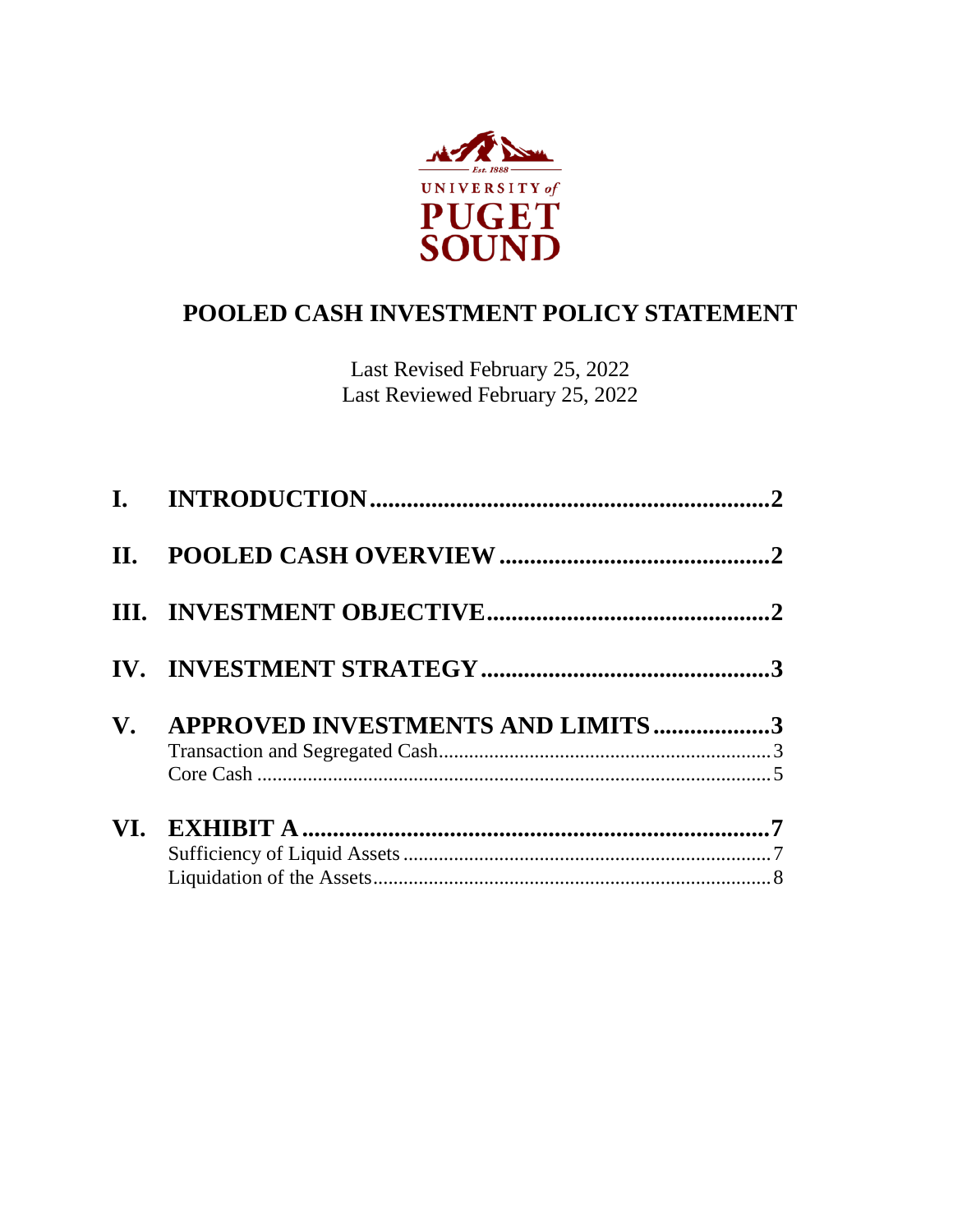UNIVERSITY OF PUGET SOUND POOLED CASH INVESTMENT POLICY STATEMENT Last Revised February 25, 2022 Last Reviewed February 25, 2022 Page 2 of 8

## <span id="page-1-0"></span>**I. INTRODUCTION AND DELEGATION OF AUTHORITY**

Given the importance and amount of pooled cash balances, the university recognizes that deliberate management of the pooled cash balances is necessary and desirable. This Pooled Cash Investment Policy Statement was adopted by the University of Puget Sound to establish a clear understanding of the philosophy and investment objectives for pooled cash balances.

The Board has delegated authority to the Finance and Facilities committee to approve this policy. It is anticipated that the Investment Subcommittee of the Finance and Facilities Committee will review this policy periodically (typically on an annual basis) and make recommendations for changes, as needed, to the Finance and Facilities Committee. It is expected that members of the Investment Subcommittee, the external management firm (if one is engaged), and staff will propose revisions to this policy any time they believe the policies impede the stated investment objectives. Staff, as directed by the Investment Subcommittee, are responsible for implementation of this policy.

## <span id="page-1-1"></span>**II. POOLED CASH OVERVIEW**

The University of Puget Sound's pooled cash consists of the following:

- A. Operating cash without donor restriction
- B. Cash designated or donor-restricted to a specified expendable use, including capital projects
- C. Cash designated or donor-restricted to endowment and loan funds
- D. Agency cash held for others
- E. Other special purpose cash

## <span id="page-1-2"></span>**III. INVESTMENT OBJECTIVE**

The primary pooled cash investment objectives are, in order of priority: preservation of capital, maintenance of necessary liquidity, and maximization of investment return within appropriate risk constraints.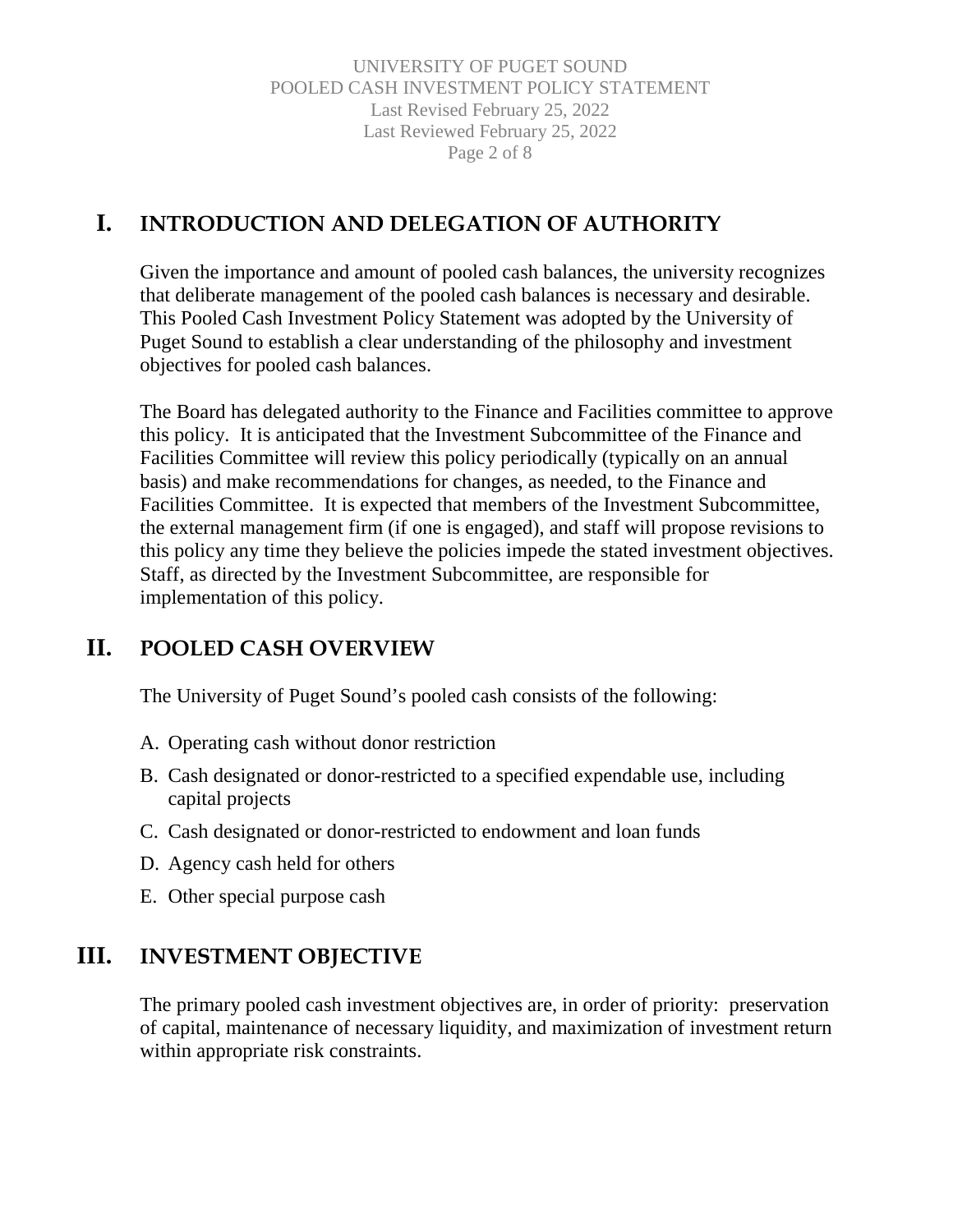UNIVERSITY OF PUGET SOUND POOLED CASH INVESTMENT POLICY STATEMENT Last Revised February 25, 2022 Last Reviewed February 25, 2022 Page 3 of 8

## <span id="page-2-0"></span>**IV. INVESTMENT STRATEGY**

The university pools the cash balances from its various funds, including those without donor restriction, designated, donor-restricted, and in agency funds to achieve economies of scale necessary for maximizing investment returns and creating internal operating efficiencies.

The university depends on preservation of capital and available liquidity to support its ongoing operations and from time to time to fund specific future capital projects. To ensure this support, the bulk of the pooled cash balance shall be invested in highly liquid, short-term investment vehicles with minimal downside risk. This portion of the pooled cash is referred to herein as "transaction cash." Transaction cash includes all pooled cash designated or donor-restricted for capital projects, endowment, certain life income agreements, agency funds, loan funds, and other special purposes, as well as the bulk of operating cash. It is recognized that a portion of the operating cash is not required to meet daily, monthly, or annual needs because of built-in float related to upfront collection of tuition payments relative to the spreading of payroll over a twelve-month period, as well as the general practice of spending endowment payout in the year after it is earned and distributed. This portion of the pooled cash is referred to herein as "core cash." Core cash may be invested in short-to-intermediate fixed income vehicles.

Staff shall regularly analyze the components of cash balances relative to liquidity needs, including liquidity requirements associated with the university's long-term debt, and shall monitor the adequacy of transaction cash and the appropriate level of core cash.

Note: It is understood that certain cash balances are required to be segregated (including such items as self-insured workers' compensation reserves) and will not be pooled. These amounts are referred to herein as "segregated cash."

## <span id="page-2-1"></span>**V. APPROVED INVESTMENTS AND LIMITS**

### <span id="page-2-2"></span>**Transaction and Segregated Cash**

A. The university may, with approval of the Investment Subcommittee, hire a qualified external management firm to manage short-term investments.

B. Portfolios of transaction cash shall: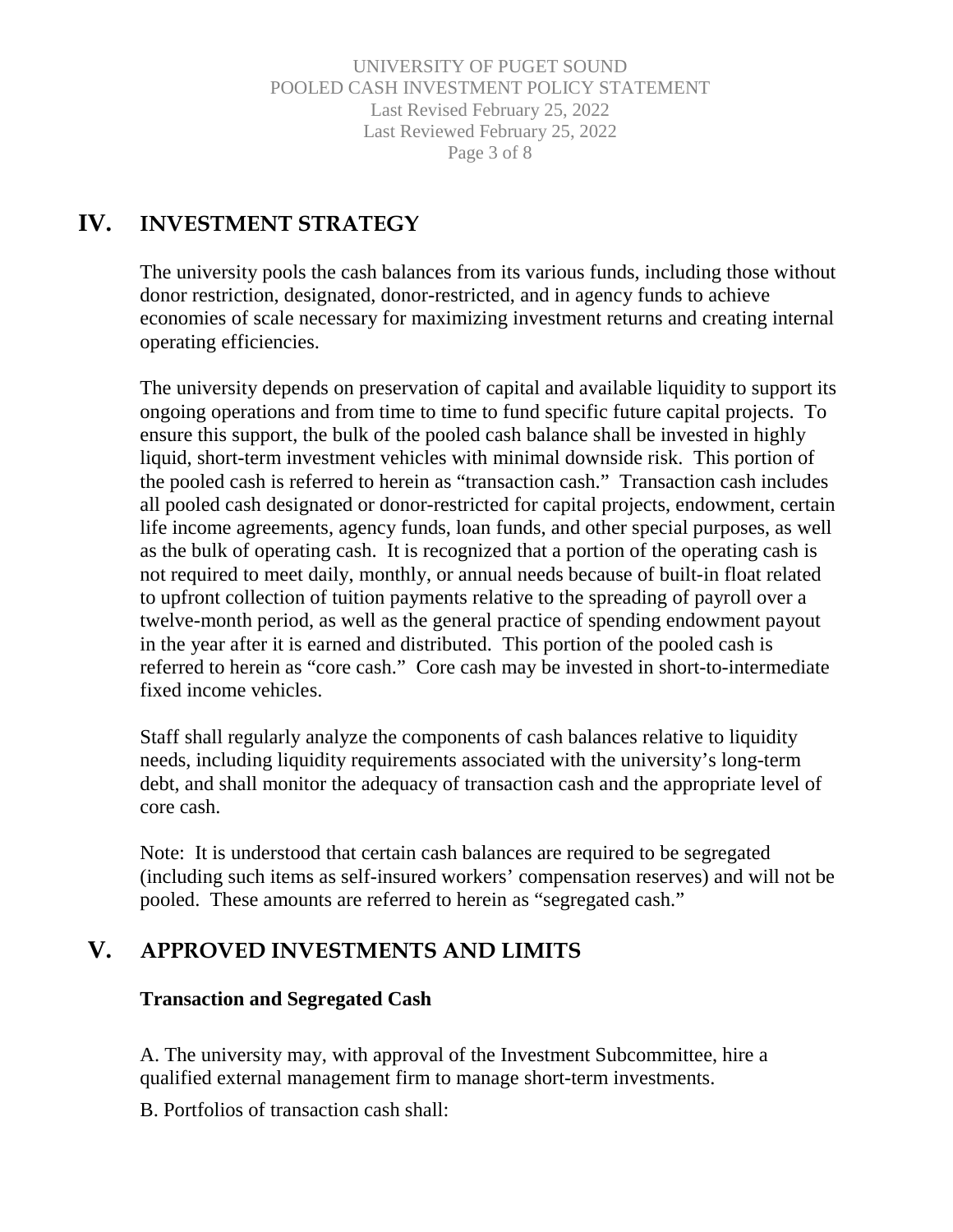- 1. maintain an overall weighted-average portfolio rating no less than two notches below the lowest rating assigned to the U. S. government by Standard and Poor's/Moody's/Fitch;
- 2. assure that the exposure to any one issuer shall not exceed 3% of the total portfolio as measured at market value at date of purchase, except for securities issued by the U. S. government or its agencies. If the issuer exposure should subsequently exceed 5% as measured at market value, the external management firm will notify the university and provide a recommended course of action.

C. The maturity date of any transaction or segregated cash investment shall never be more than twenty-five months from the day of settlement, with the exception of assetbacked securities, providing the weighted average life of each of the portfolio's assetbacked securities does not to exceed eighteen months.

D. The following investments are permitted (where split ratings exist, the investment shall be considered to have the lower rating):

- United States Treasury bills, notes, bonds, zero coupon bonds, STRIPs, TIPS
- Securities issued by federally related institutions (with full faith and credit backing by the U. S. government)
- Securities issued by other federally-related institutions, if rated by at least two of the three rating agencies and those ratings at date of purchase are no less than the rating of securities issued directly by the U. S. government;
- Securities issued by Government Sponsored Enterprises (GSEs—privately owned, publicly chartered entities), if rated by at least two of the three rating agencies and those ratings at the date of purchase are no less than the rating of securities issued directly by the U. S. government.
- Sovereign and supernational notes and bonds, if rated by at least two of the three rating agencies and those ratings at the date of purchase are no less than A3 by Moody's, A- by Standard and Poor's or A- by Fitch;
- Overnight Repurchase Agreements, collateralized with Treasury or Agency securities at 102% or more, with collateral held in third party remote trusts to reduce counterparty risk;
- Commercial paper with an A-1 or P-1 rating;
- Commercial paper with an A-2 or P-2 rating, up to a maximum of 10% of the portfolio's market value;
- Master notes with an A-1 or P-1 rating;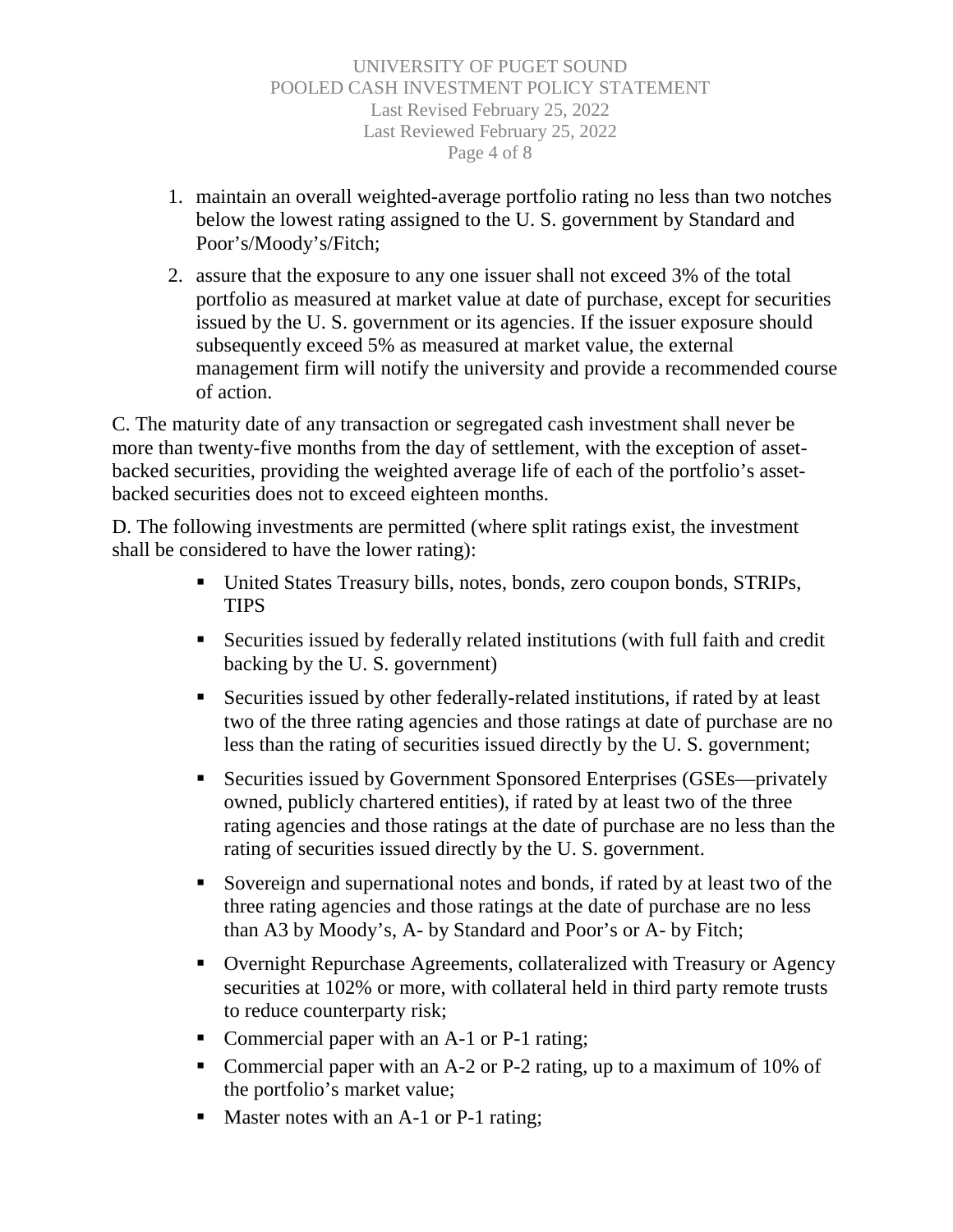UNIVERSITY OF PUGET SOUND POOLED CASH INVESTMENT POLICY STATEMENT Last Revised February 25, 2022 Last Reviewed February 25, 2022 Page 5 of 8

- Corporate notes and bonds, including Yankees, if rated by at least two of the three rating agencies and those ratings at the date of purchase are no less than A3 by Moody's, A- by Standard and Poor's or A- by Fitch;
- Asset backed securities if rated by at least two of the three rating agencies and rated no less than Aaa/AAA/AAA by Moody's, Standard and Poor's and/or Fitch at the time of purchase;
- Taxable and tax-exempt municipal obligations, if rated by at least two of the three rating agencies and those ratings at the date of purchase are no less than A3 by Moody's, A- by Standard and Poor's or A- by Fitch;
- Certificates of Deposit (CDs) at financial institutions with a short-term credit rating of A-1 or P-1 or higher, and within segregated cash with certain high quality, but unrated financial institutions, as evaluated and approved by a financial officer of the university. CDs are limited to \$5 million per financial institution, notwithstanding the concentration limits outlined in Section V.B.2.;
- Certificates of Deposit under a brokered CD program which provides a syndicated method of ensuring FDIC protection for large dollar amounts;
- Money Market funds with Moody's rating of Aaa or Standard and Poor's rating of AAAm.

E. External regulatory restrictions on segregated cash may impose particular investment criteria. In such cases, the university's financial officers (elected by the Board), or their delegates, are authorized to deviate in a prudent manner from the above permitted investments to satisfy external regulatory requirements.

### <span id="page-4-0"></span>**Core Cash**

Core cash of up to \$10 million may be invested in short- to intermediate-term fixed income funds approved by the Investment Subcommittee. Although the university cannot dictate policy to pooled/mutual fund investment managers, it will seek to select managers/funds that invest within the following investment guidelines:

- A. The Fund will invest under normal circumstances at least 65% of its total assets in a diversified portfolio of fixed income instruments of varying maturities. The average portfolio duration for the Fund is zero to four years.
- B. The Fund invests primarily in investment grade debt securities but may invest up to 15% of its assets in non-investment grade bonds.
- C. The Fund may invest up to 30% of its total assets in non-dollar denominated bonds.
- D. The Fund may invest all of its assets in derivative instruments, such as options, futures contracts or swap agreements, or in mortgage and asset-backed securities.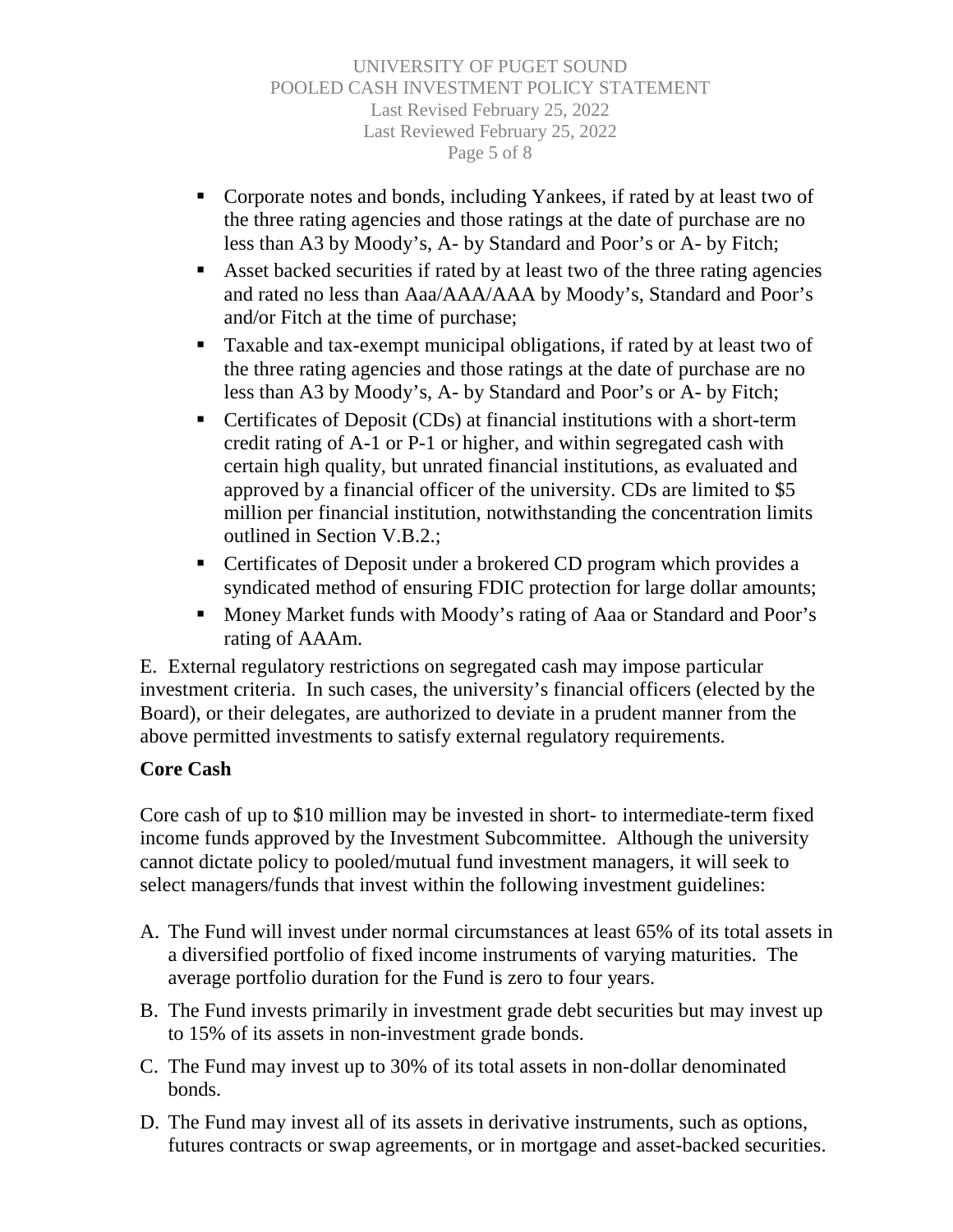#### UNIVERSITY OF PUGET SOUND POOLED CASH INVESTMENT POLICY STATEMENT Last Revised February 25, 2022 Last Reviewed February 25, 2022 Page 6 of 8

E. The Fund may lend its portfolio securities to brokers, dealers, or other financial institutions to earn income.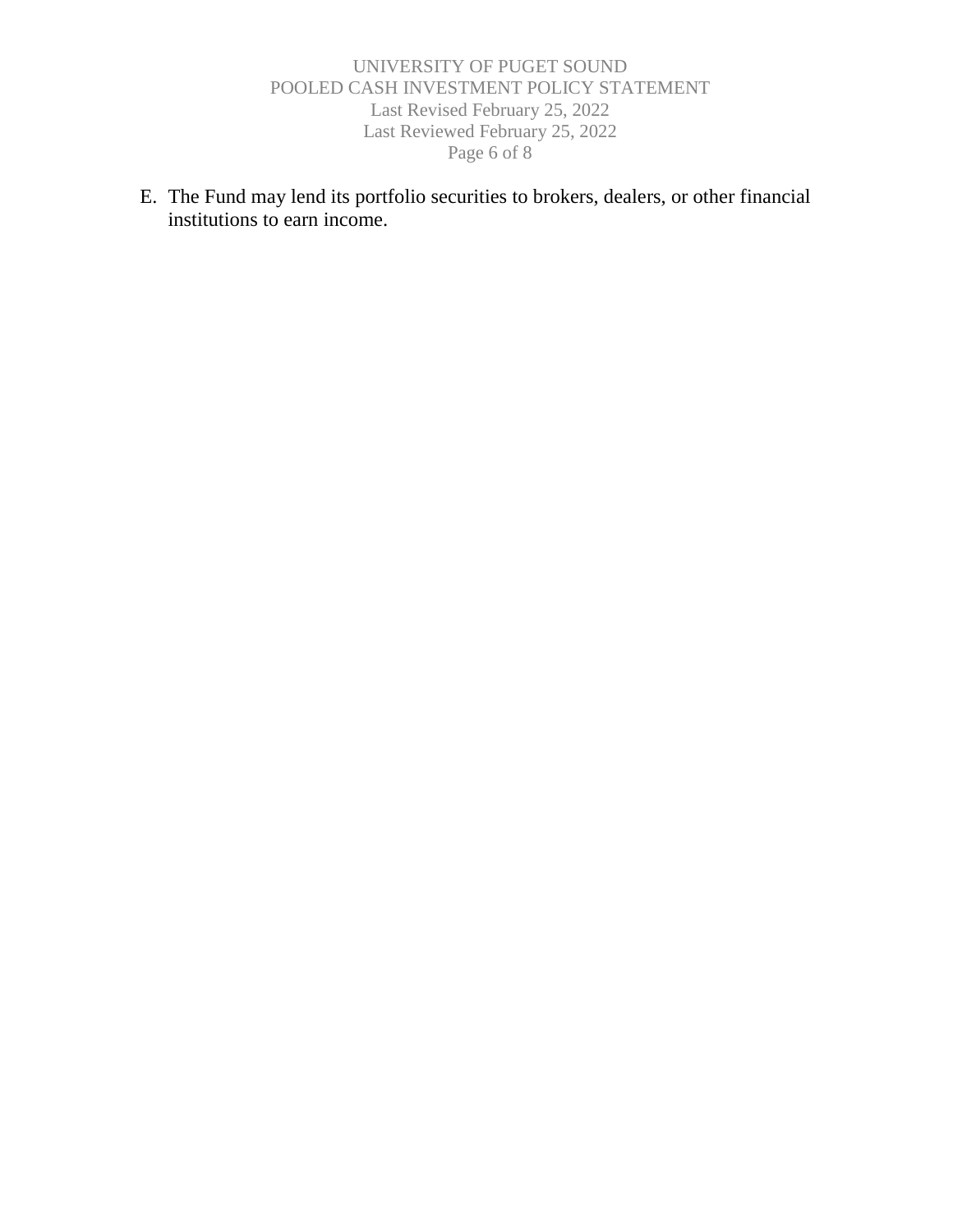UNIVERSITY OF PUGET SOUND POOLED CASH INVESTMENT POLICY STATEMENT Last Revised February 25, 2022 Last Reviewed February 25, 2022 Page 7 of 8

### **VI. EXHIBIT A**

### <span id="page-6-0"></span>**University of Puget Sound Guidelines Governing Liquidation of Investments to Meet Requirements of WHEFA 2001 Variable Rate Demand Bonds with University Self-Liquidity Issue Amount: \$10,620,000 million**

In order to provide self-liquidity for the university's outstanding variable rate demand bonds (VRDB's), the university must be able to ensure timely payment to bondholders in the event of a failed remarketing. To do this, the university must at all times have sufficient liquid assets to cover the outstanding debt and be able to liquidate these assets within the deadlines specified in the bond documents.

#### **Sufficiency of Liquid Assets**

<span id="page-6-1"></span>The university presently maintains substantial liquid assets in funds or securities providing same-day or next-day liquidity. Additionally, the university typically carries an on-demand line of credit providing additional same-day liquidity. These sources of liquidity combined are more than sufficient to cover operating needs, scheduled debt service payments, and a tender of the VRDB's.

Throughout the life of the bonds, the university will maintain sufficient liquid investments and/or sources of liquidity acceptable to the rating agencies for maintaining a satisfactory short-term rating. It is understood that sources of liquidity may be modified and/or replaced during the life of the VRDBs. The university will provide the rating agencies with periodic balance reporting as requested by them.

To ensure ongoing sufficiency of liquid assets, the university will:

- A. Assign a staff member to monitor on a regular basis investments having same-day or next-day liquidity to ensure that the combined sources of liquidity are not less than 3 times the outstanding VRDB balance. This responsibility will be included in the assigned staff member's job description.
- <span id="page-6-2"></span>B. Make a notation within its investment policies that any action that would reduce sources of liquidity used in the above ratio calculation below the levels defined in A) will require an advance replacement strategy sufficient to maintain a satisfactory short-term rating.